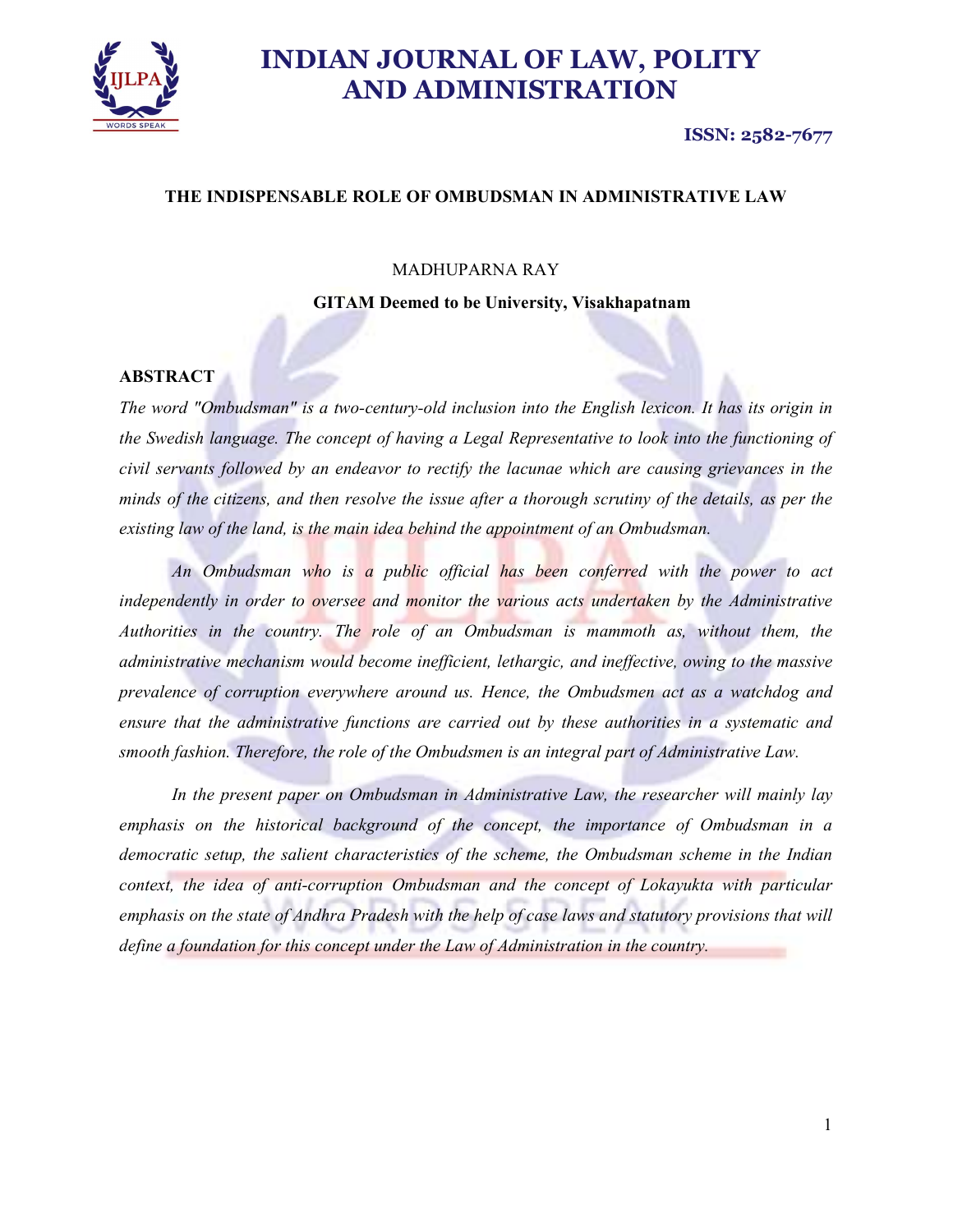

## INTRODUCTION

#### ISSN: 2582-7677

The word "Ombudsman" is a two-century-old inclusion into the English lexicon. It is a term of Scandinavian origin which means "a delegate or an agent." It has its origin in the Swedish language<sup>1</sup>. . According to Garner, 'Ombudsman is a Parliament's officer whose primary function is to act as an agent of the Parliament with the aim of safeguarding citizens against the misuse of power by the Executive Organ of the Government.<sup>12</sup> The concept of having a Legal Representative to look into the functioning of civil servants followed by an endeavor to rectify the lacunae which are causing grievances in the minds of the citizens, and then resolve the issue after a thorough scrutiny of the details, as per the existing law of the land, is the main idea behind the appointment of an Ombudsman.

In yesteryears, common people were mainly at the receiving end of public administration. The Public Servants often intimidated and shoved them away without even giving a patient hearing to the problems they have been facing, leave alone addressing those to their satisfaction. The general masses, as a result, were growing more and more reluctant to raise the level and seek out higher officials to do Justice to their issues. Seeking intervention of the Judicial mechanism and going to the Courts of Law for more minor issues were both time-consuming and expensive, hence avoided by ordinary people. But these frustrating experiences collectively caused massive resentment towards bureaucracy and public administration. Consequently, a dire need was felt to transform the society from strict implementation of the law to one more inclined towards public welfare. This problem persists in both developed as well as in the developing countries; however, more acute amongst the latter.

#### HISTORICAL BACKGROUND

The custom of appointing an Ombudsman was first introduced in Sweden way back in 1809, followed by other Scandinavian nations like Finland (1919), Denmark (1955), and Norway (1961).

<sup>1&</sup>lt;br><sup>1</sup> Prof. Dr. Mirlinda Batalli, "Role of Ombudsman Institution over the Administration," (Nov 2015), Academic Journal of Business, Administration, Law and Social Sciences, ISSN 2410-3918, (available at https://www.researchgate.net/publication/314539863\_Role\_of\_Ombudsman\_Institution\_Over\_the\_Administration) (last visited March 21, 2021)

 $2$  Md. Awal Hossein Mollah, "Ombudsman for Bangladesh, Theory, and Reality," (Oct 2004), International Journal of Public Administration 27(11-12):979-1002, (available at at https://www.researchgate.net/publication/272572892\_Ombudsman\_for\_Bangladesh\_Theory\_and\_Reality ) (last visited March 21, 2021)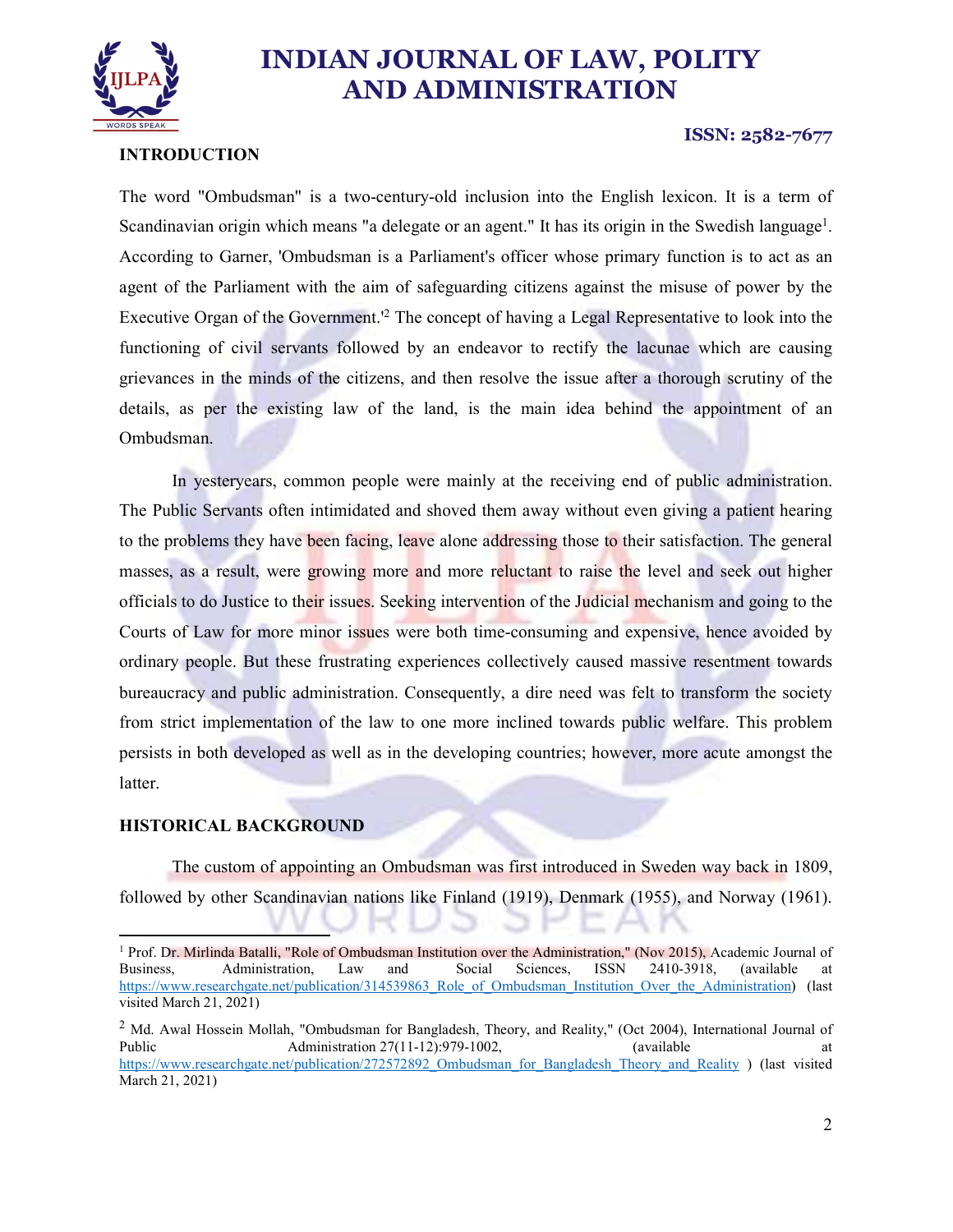

#### ISSN: 2582-7677

Later on, other European Nations joined the league. Britain introduced this system in 1966. Most countries across different continents followed suit within a short span of time3

. In Sweden, an Ombudsman had the power to inquire if a person lodged a complaint or even on his own accord. So, he was conferred with the ability to proceed with the suo motu investigation. He had the power to file a complaint to the Parliament regarding not only government officials but even against ministers if such complaints were received. They were vested with the authority to oversee the inclusive administration of the state. Also, complainants had the freedom to file their respective grievances to the ombudsmen directly. This made the approach straightforward and effective. But, in England, complaints with regard to the administration could not be made directly to the ombudsmen. One had to approach any member of the House of Commons who, in turn, would relay their complaint to the Ombudsman.

In Australia, with the Ombudsman Act, 1976, a two-tier method was adopted. In this kind of system, ombudspersons are of two levels, namely, one belonging to the Central Level and one belonging to the State Level.

## IMPORTANCE OF OMBUDSMAN SCHEME IN A DEMOCRATIC SETUP

The world today is dotted with Democratic nations, across all the Continents, who have fought fierce battles against the atrocities of colonization and foreign rule; sacrificed millions of lives, endured havoc draining out of wealth and natural resources, and in the long run, attained independence from the shackle of outside control of their life and living. There has been a paradigm shift from the rule of the Aristocrats, Feudal chieftains, and Colonial Masters to the rule of the masses. Today we take great pride in defining the term "Democracy" as a form of Government for the people, by the people, of the people.

Since these people have witnessed and suffered massive dishonor, destruction, and bloodshed, in order to attain independence for their respective nations, they want to ensure the golden principles of equality and freedom in every sense of those terms, for themselves and for future generations, through the framing of Constitution and closely monitoring the implementation of the laws enshrined therein. Also, there is a growing awareness towards the rights of an individual,

<sup>&</sup>lt;sup>3</sup> Supra note 1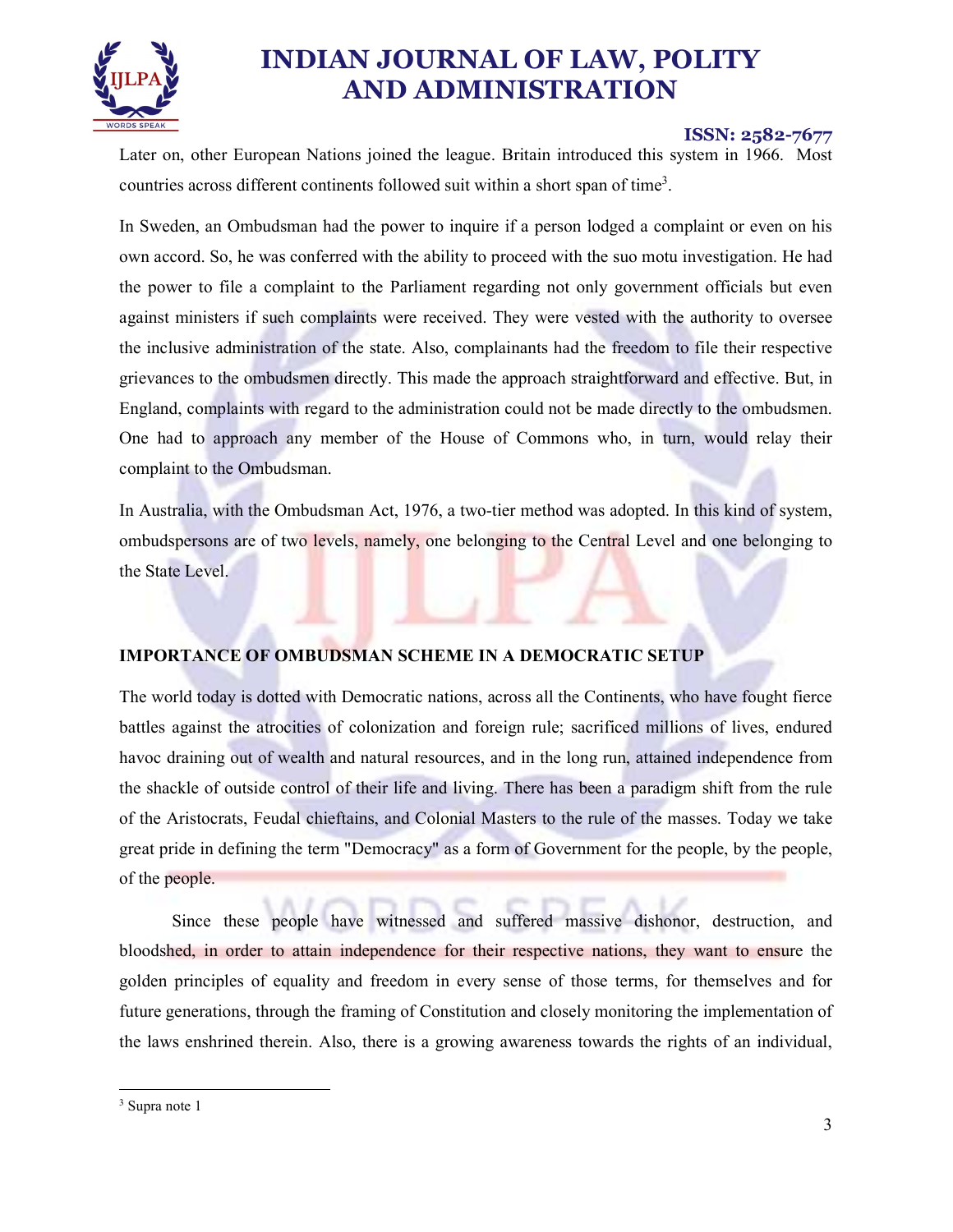

#### ISSN: 2582-7677

and there are visible reactions and intolerance towards actions on the part of civil authorities which bear stamps of negligence or corruption<sup>4</sup>. Seeking immediate intervention and appropriate modifications or rectifications is the practice of the day.

So today, most of the Governments are genuinely concerned about imparting good governance to the citizens of their respective countries. They try to avoid gross indulgence in malpractices which would be enough reason to block them from coming to power in subsequent election procedures. Yet, it is not possible for the Judiciary of any nation to cater to public grievances of all the people, primarily those of smaller weightage or those which can be resolved through mediation or minimum intervention by some competent authority. This is where the concept of Ombudsman or Vigilance authorities step in<sup>5</sup>. They are usually senior persons from the domains of law and administration who are considered highly competent to resolve disputes between the civil authorities and the general public.

The causes of such disputes could range from wrong interpretation of rules to lack of communication between the parties or sheer negligence. Such cases are found in the fields of Banking, Non-Banking Financial Institutions, Insurance, Taxation, Electricity, Healthcare, Education, Civil Administration, etc. They are usually of personal nature, and in most cases, a sincere study of the details of the conflict and thorough knowledge of rules can sort out the issues amicably for all concerned.

## SALIENT FEATURES OF THE OMBUDSMAN SCHEME

- 1. The complainant is not mandated to provide evidence or prove all the allegations before the Ombudsman. In this situation, the Ombudsman performs the role of the petitioner's lawyer and would make the necessary inquiries.
- 2. In this case, the complainant would not require to pay the Court fee that he would have been
- bound to pay had he approached the Court with his matter. This makes this scheme costeffective and an approachable solution for the public in general.
- 3. An Ombudsman is not vested with the authority to give an order or decision, but he can merely recommend the concerned department to action the necessary follow-up action that is

Gary Sander. "Ombudsman Gary Sander, "Ombudsman and Local Governments," (Jun 2013), (available at https://www.researchgate.net/publication/281283594 Ombudsman\_and\_Local\_Governments ) (last visited March 21, 2021)<br><sup>5</sup> Supra note 1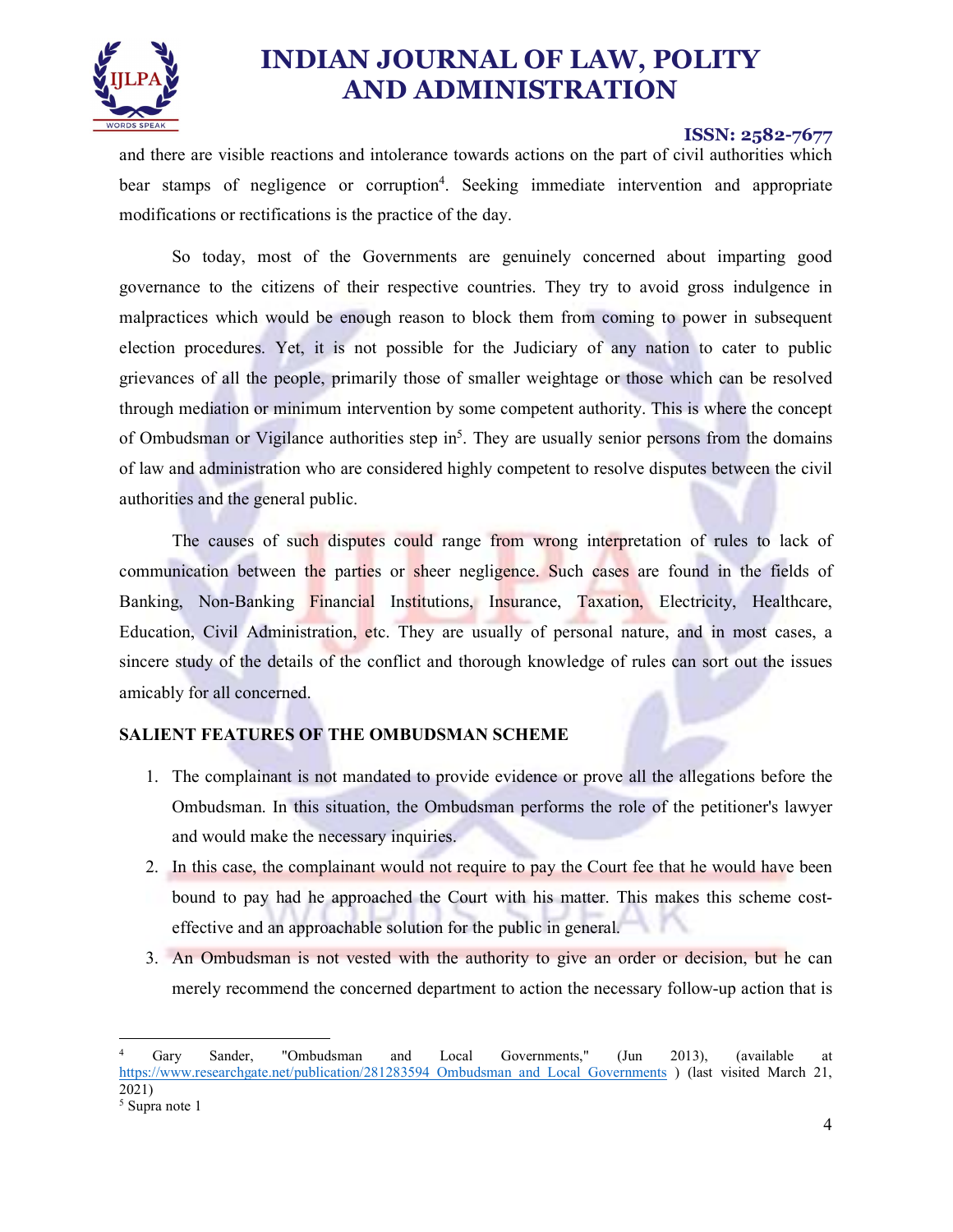

## ISSN: 2582-7677

essential for the case at hand. Many legal researchers are of the view that due to this given restriction, the Ombudsman is compared to a watchdog that has the ability to bark but cannot bite.

4. In case the department concerned in the matter does not take the necessary steps to mitigate the problem at hand, then the Ombudsmen can escalate the issue by reporting the matter to the Parliament.

## OMBUDSMAN SCHEME IN THE INDIAN CONTEXT

An Ombudsman is usually a senior legal or administrative authority duly appointed by the Parliament for a fixed tenure of three service years or till the age of sixty-five, whichever is earlier. The Ombudsman to look after the affairs of the Central Level is called the Lokpal, whereas the Ombudsman to look after the matters in the state level is called Lokayukta. The State Government may also appoint Upa-Lokayukta to work under the supervision of Lokayukta. An Ombudsman's job is to receive public grievances, minutely go through the details of the nature of the complaint and investigate the issue as per prescribed laws and rules, zero in on the points of conflict, and resolve the case through mediation. Thus, once constituted, the institution of the Ombudsman has a say over all three organs of the Government, namely, the Legislature, the Executive, and the Judiciary. In the case of *Pratap Singh v State of Punjab*<sup>6</sup>, the Hon'ble Apex Court of India observed that the courts will not be able to substitute the discretion with that of the official (Ombudsman) who has been conferred with such powers by the Government. The most outstanding aspect is that an ordinary person gets easy and free access to an alternate system of Justice without going to the Court, thus saving his time, energy, and money in the process<sup>7</sup>.

. However, this is a relatively new inclusion to our public grievance management system. First, the service of Ombudsman was in the Banking sector, was introduced, as early as 1995, under the able supervision of the Reserve Bank of India<sup>8</sup>. This was followed by IRDA<sup>9</sup> to cater to the Insurance sector.

 $6$  Pratan Singh v, the State of Punjab, AIR 1 <sup>6</sup> Pratap Singh v. the State of Punjab, AIR 1964 SC 72<sup>7</sup> Bini R.A. "Ombudsman as a Watchdog of Admini

Bini R.A., "Ombudsman as a Watchdog of Administration in India," International Journal of Science and Research (IJSR) ISSN (Online): 2319-7064, (available at https://www.ijsr.net/archive/v7i3/ART2018600.pdf ) (last visited March 21, 2021)<br><sup>8</sup> Simran Kashyap, "What is Banking Regulation Amendment Bill, 2020: What it means for the banks and customers?"

<sup>(</sup>September 22, 2020), (available at https://www.oneindia.com/india/what-is-banking-regulation-amendment-bill-2020 what-it-means-for-banks-and-customers-3152659.html ) (last visited March 21, 2021)

 $9$  Insurance Regulatory & Development Authority of India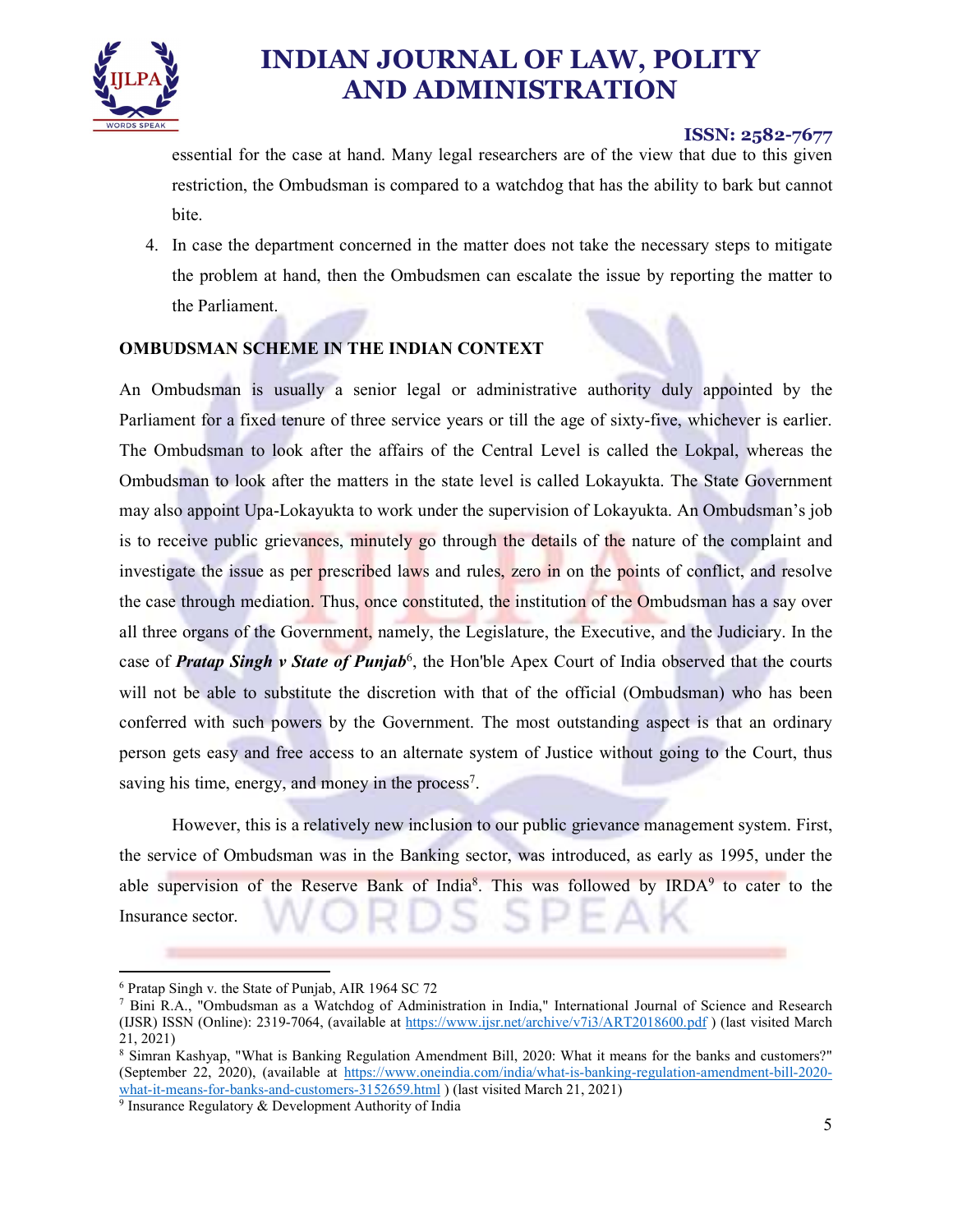

## ISSN: 2582-7677

 The institution of the Insurance Ombudsman was formed by GOI Notification on November 11, 1998, to take care of the grievances of the insured customers speedily. This institution is of paramount importance as it protects the interests of policyholders and thereby restoring their confidence in the system.

## APPOINTMENT OF INDIA'S FIRST ANTI-CORRUPTION OMBUDSMAN

 Lokpal and Lokayukta appoint Ombudsman to pinpoint and remove the malfunctioning and malpractices existing in the administration of the Nation. The latest entrant in this list is ex Supreme Court Judge, Justice Pinaki Chandra Ghose, who was appointed as the first Lokpal or the first Anti-Corruption Ombudsman of the Country<sup>10</sup>. In **Justice K.P. Mohapatra v Ram Chandra Nayak**<sup>11</sup>, the Hon'ble Apex Court of India opined that the functions of Lokpal and Lokayukta are of immense value in ensuring proper administration of state and exposing of maladministration so that steps can be taken. It was further held that the inquiry to be performed by Lokpal and Lokayukta is quasijudicial in nature. It can be expected that the citizens would get a corruption-free power corridor in the years to come since the ambit of this office extends from the Prime Minister to all levels of officers and Government employees. This would strengthen the relationship between the ruler and the ruled over the years. Ordinary masses would not feel insecure about putting up their queries in the strongholds of power in India. As of now, it is pretty early to expect massive outcomes from the activities of this office, but in the near future, we hope to come across a number of brilliant resolutions to some of the significant issues of corruption denting our morale<sup>12</sup>.

## LOKAYUKTA IN ANDHRA PRADESH<sup>13</sup>

The Andhra Pradesh Lokayukta and Upa Lokayukta Act was passed in the Andhra Pradesh State Legislature in the year 1983. Under the provisions of the given act, the office of the Lokayukta was duly created. Justice Avula Sambasiva Rao was appointed as the first Lokayukta for the maiden fiveyear term. The Jurisdiction of the Lokayukta extends to the Ministers, MLAs, Secretaries, Mayors of

<sup>&</sup>lt;sup>10</sup> Dr. Arshi Paul Kaur, "Lokpal and Lokyuktas is an Anti-Corruption Law in India," ISSN 2249-3352 (P) 2278-0505 (E), (available at http://www.pragatipublication.com/assets/uploads/doc/920e0-937-947.16949.pdf ) (last visited March 21, 2021)<br><sup>11</sup> Justice K.P. Mohapatra v Ram Chandra Nayak, (2002) 8 SCC 1<br><sup>12</sup> K.S. Sudhir Yadav, "Anti-Corruption Movements and Measures in India," International Journal of Trade and

Commerce-IIARTC July-December 2015, Volume 4, No. 2 pp. 411-422 ISSN-2277-5811, (available at https://www.researchgate.net/publication/294860412 Anti-Corruption Movements Measures in India ) (last visited March 21, 2021)<br><sup>13</sup> Institute of Lokayukta in Telangana and Andhra Pradesh, (available at https://www.lokayukta.ap.nic.in/) (last visited

March 21, 2021)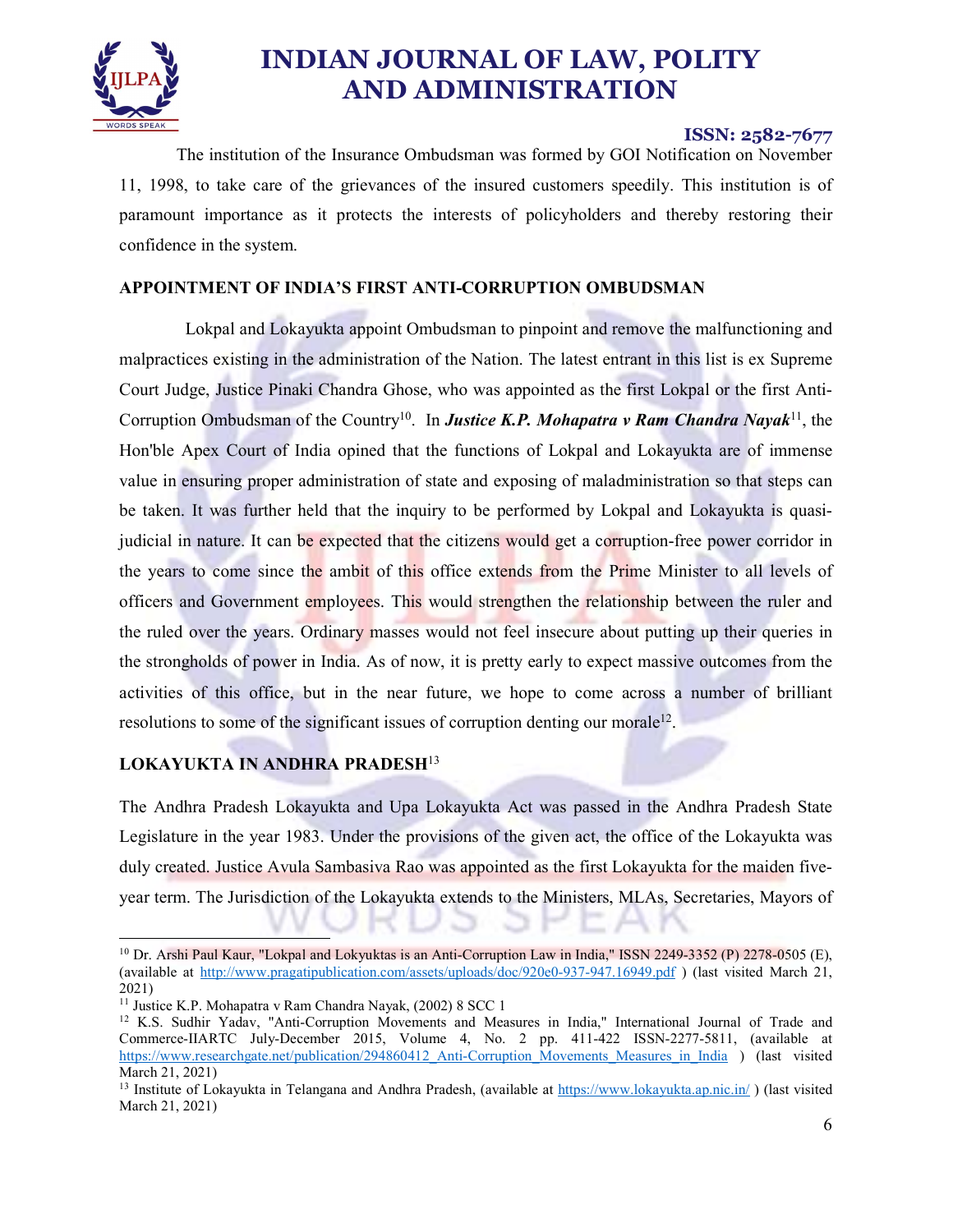

#### ISSN: 2582-7677

the Corporations, and other public servants. Chief Minister, Speaker, Deputy Speaker of the Legislative Assembly, all judicial officers, the accountant general, Public Service Commission Chairman and members, Chief Election Commissioner, and staff of the Legislative Secretariat are excluded from the jurisdiction of the Lokayukta.

The primary object of the act is to control and check the corrupt practices of the executive authorities of the state of Andhra Pradesh. The complaint against the misuse of power by the executive has to be made within five years of such an instance. The Lokayukta has to enquire and submit a report to the competent authority along with recommendations to take necessary action. If the complaint in question is against ministers, then the competent authority is the Chief Minister. If the complaint is against MLAs, then the competent authority is the Speaker, and if the complaint is against Secretary, then the Chief Secretary is the competent authority.

After this procedure, the respective competent authority has to report back to the Lokayukta within a period of three months. If it is observed that the action taken is not satisfactory, then the Lokayukta has the duty to report about the same to the Governor and also to inform the complainant.

The Lokayukta has a duty to submit an annual report to the Governor mentioning its functioning, which can, in turn, be placed before the house by the Governor. It is observed that Lokayukta are not only friends of aggrieved citizens but are also of great help to honest public servants. But in many instances, the system of Lokayukta is found to be ineffective due to faulty and inadequate legislation, non-cooperation by several departments of the Government, etc.

CONCLUSION AND SUGGESTION<br>Thus, we can see that India has started taking active steps to fight lethargy and deliberate negligence on the part of civil authorities in some vital aspects of living. Yes, we are moving at a relatively slow pace, but nowadays, we do have some authoritative person, in the form of an Ombudsman, to look up to in case we get caught in the labyrinth of bureaucratic red-tapism and fail to see the light at the end of the tunnel. However, there are some very vital fields of life like Healthcare, Higher Education, Real Estate, and Social Justice for the deserving, etc., where we need Ombudsmen with immediate effect. Also, the inadequacies faced in the system of Lokayukta, like lack of proper cooperation by the Government departments and faulty provisions of statutes, are to be removed in order to ensure